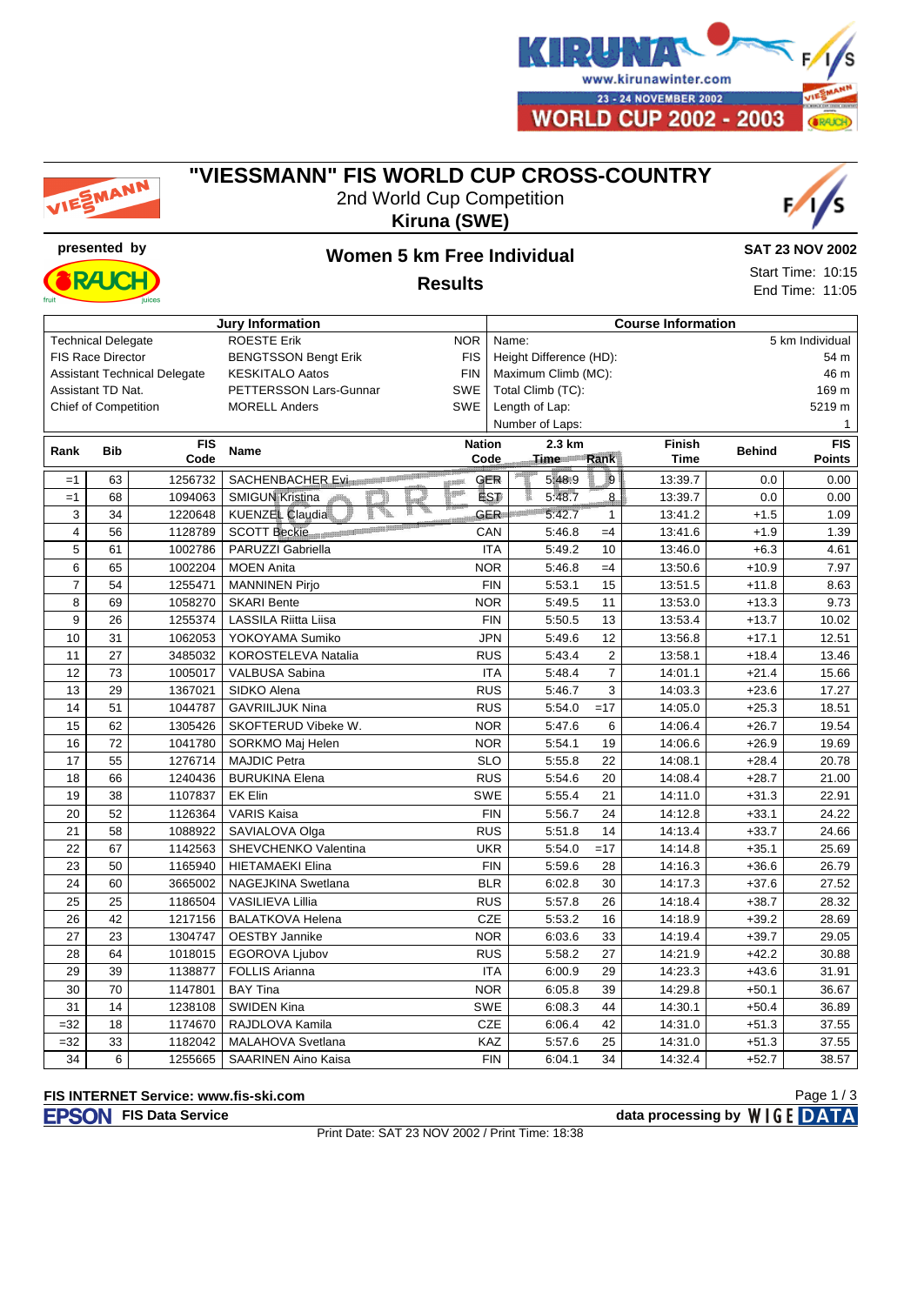

# EMANN

## **"VIESSMANN" FIS WORLD CUP CROSS-COUNTRY**

2nd World Cup Competition **Kiruna (SWE)**





## **presented by Women 5 km Free Individual Results**

**SAT 23 NOV 2002**

Start Time: 10:15 End Time: 11:05

| Rank            | <b>Bib</b>      | <b>FIS</b><br>Code | <b>Name</b>                              | <b>Nation</b><br>Code | 2.3 km<br>Time | Rank   | Finish<br>Time | <b>Behind</b> | FIS<br>Points |
|-----------------|-----------------|--------------------|------------------------------------------|-----------------------|----------------|--------|----------------|---------------|---------------|
| 35              | 30              | 1081744            | VILJANMAA Annmari                        | <b>FIN</b>            | 6:04.5         | 36     | 14:32.5        | $+52.8$       | 38.64         |
| 36              | 28              | 1175834            | <b>SMIGUN Katrin</b>                     | <b>EST</b>            | 6:14.7         | 57     | 14:33.2        | $+53.5$       | 39.16         |
| 37              | 15              | 1250524            | <b>GENUIN Magda</b>                      | <b>ITA</b>            | 6:05.1         | 37     | 14:34.6        | $+54.9$       | 40.18         |
| 38              | $\mathbf{1}$    | 1243055            | <b>HANDLER Mariana</b>                   | SWE                   | 6:12.0         | $= 53$ | 14:35.1        | $+55.4$       | 40.55         |
| 39              | 59              | 1113754            | <b>HENKEL Manuela</b>                    | <b>GER</b>            | 6:04.3         | 35     | 14:36.3        | $+56.6$       | 41.42         |
| 40              | 36              | 1191354            | <b>ROCHAT Laurence</b>                   | SUI                   | 6:05.6         | 38     | 14:37.4        | $+57.7$       | 42.23         |
| 41              | 44              | 1128886            | <b>RENNER Sara</b>                       | <b>CAN</b>            | 6.05.9         | 40     | 14:38.0        | $+58.3$       | 42.67         |
| 42              | 43              | 1101920            | <b>CONFORTOLA Antonella</b> <sup>®</sup> | <b>ITA</b>            | 6.09.9         | 48     | 14:38.1        | $+58.4$       | 42.74         |
| 43              | 16              | 1181848            | JATSKAJA Oxana                           | KAZ                   | m<br>6:06.9    | 43     | 14:38.7        | $+59.0$       | 43.18         |
| 44              | 12              | 1207165            | MEDVEDEVA-ABRUZOVA Evgenia               | <b>RUS</b>            | 6:08.4         | 45     | 14:40.1        | $+1:00.4$     | 44.21         |
| 45              | 46              | 1203576            | ROALDSETH Marit                          | <b>NOR</b>            | 6:03.5         | 32     | 14:40.5        | $+1:00.8$     | 44.50         |
| 46              | $\overline{57}$ | 1133445            | <b>BAUER Viola</b>                       | GER                   | 6:03.2         | 31     | 14:41.7        | $+1:02.0$     | 45.38         |
| 47              | 32              | 1068455            | <b>HUBER Andrea</b>                      | SUI                   | 6:06.3         | 41     | 14:42.2        | $+1:02.5$     | 45.74         |
| 48              | 8               | 1222200            | LONGA Marianna                           | <b>ITA</b>            | 6:12.0         | $= 53$ | 14:45.1        | $+1:05.4$     | 47.87         |
| 49              | 71              | 1056621            | <b>TERELIA Irina</b>                     | <b>UKR</b>            | 6:10.6         | 50     | 14:47.1        | $+1:07.4$     | 49.33         |
| 50              | 41              | 3665005            | <b>KALUGINA Elena</b>                    | <b>BLR</b>            | 6:11.0         | 51     | 14:47.7        | $+1:08.0$     | 49.77         |
| 51              | 40              | 1060501            | <b>LACEN Natasa</b>                      | <b>SLO</b>            | 6:13.1         | 56     | 14:49.8        | $+1:10.1$     | 51.31         |
| 52              | 10              | 1320170            | STAROSTINA Daria                         | KAZ                   | 6:16.2         | 59     | 14:50.4        | $+1:10.7$     | 51.75         |
| 53              | 53              | 1126461            | <b>VENAELAEINEN Kati</b>                 | <b>FIN</b>            | 6:10.5         | 49     | 14:53.5        | $+1:13.8$     | 54.01         |
| 54              | 20              | 1005502            | <b>PALUSELLI Cristina</b>                | <b>ITA</b>            | 6:19.4         | 63     | 14:58.1        | $+1:18.4$     | 57.38         |
| 55              | 37              | 3785000            | TERENTJEVA Irina                         | LTU                   | 6:09.7         | 47     | 15:01.7        | $+1:22.0$     | 60.02         |
| 56              | 5               | 1205031            | DOMEIJ Sofia                             | SWE                   | 6:11.6         | 52     | 15:02.2        | $+1:22.5$     | 60.38         |
| 57              | 49              | 3435001            | KOWALCZYK Justyna                        | POL                   | 5:56.1         | 23     | 15:02.8        | $+1:23.1$     | 60.82         |
| 58              | $\overline{7}$  | 3485034            | LINYKOVA Valentina                       | <b>BLR</b>            | 6:09.3         | 46     | 15:03.4        | $+1:23.7$     | 61.26         |
| 59              | 17              | 1215022            | <b>KOROLIK Ludmila</b>                   | <b>BLR</b>            | 6:23.3         | 68     | 15:07.9        | $+1:28.2$     | 64.56         |
| 60              | 24              | 1318036            | PERSSON Ulrika                           | SWE                   | 6:12.2         | 55     | 15:09.0        | $+1:29.3$     | 65.36         |
| 61              | $\overline{2}$  | 1268954            | <b>LIMBY Jenny</b>                       | <b>SWE</b>            | 6:18.9         | 62     | 15:09.1        | $+1:29.4$     | 65.43         |
| 62              | 35              | 1359067            | KALINOVA Lubomira                        | SVK                   | 6:19.7         | 64     | 15:10.6        | $+1:30.9$     | 66.53         |
| 63              | 11              | 1312701            | MISCHOL Seraina                          | SUI                   | 6:20.7         | 65     | 15:15.7        | $+1:36.0$     | 70.26         |
| 64              | 21              | 1027327            | <b>LEONARDI CORTESI Natascia</b>         | SUI                   | 6:22.2         | 66     | 15:18.2        | $+1:38.5$     | 72.09         |
| 65              | 9               | 3155002            | SMUTNA Katerina                          | CZE                   | 6:18.6         | 61     | 15:19.0        | $+1:39.3$     | 72.68         |
| 66              | 19              | 1169432            | NATUMI Madoka                            | <b>JPN</b>            | 6:15.2         | 58     | 15:22.0        | $+1:42.3$     | 74.88         |
| 67              | 47              | 1350628            | FUKUDA Nobuko                            | <b>JPN</b>            | 6:17.2         | 60     | 15:22.9        | $+1:43.2$     | 75.53         |
| 68              | 48              | 1206001            | <b>LIND Sofia</b>                        | <b>SWE</b>            | 6:22.9         | 67     | 15:27.4        | $+1:47.7$     | 78.83         |
| 69              | 22              | 1109001            | <b>SENTELER Andrea</b>                   | SUI                   | 6:30.7         | 70     | 15:29.8        | $+1:50.1$     | 80.59         |
| 70              | 4               | 3505057            | <b>NYSTROEM Susanne</b>                  | SWE                   | 6:30.9         | 71     | 15:34.2        | $+1:54.5$     | 83.81         |
| $71$            | 3               | 3505016            | <b>NORDMARK Lina</b>                     | SWE                   | 6:31.3         | 72     | 15:34.5        | $+1:54.8$     | 84.03         |
| 72              | 45              | 1258769            | LEE Chun Ja                              | <b>KOR</b>            | 6:30.4         | 69     | 15:35.2        | $+1:55.5$     | 84.54         |
| $\overline{73}$ | 13              | 1274871            | <b>SONETA Chizuru</b>                    | <b>JPN</b>            | 6:37.8         | 73     | 15:51.7        | $+2:12.0$     | 96.62         |

#### **FIS INTERNET Service: www.fis-ski.com**

Page 2 / 3

**FIS Data Service data processing by**  $W \mid G E$  **DATA** 

Print Date: SAT 23 NOV 2002 / Print Time: 18:38